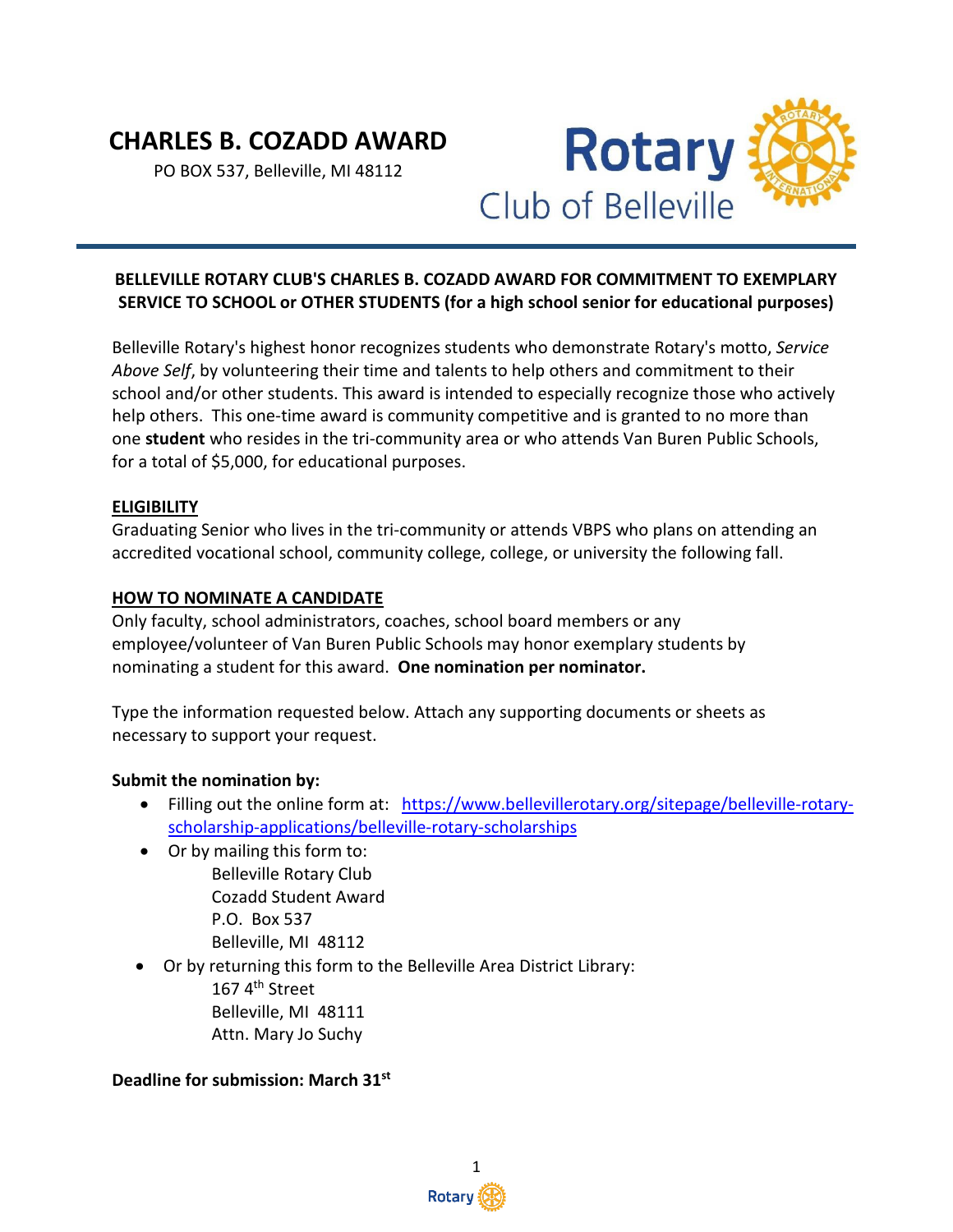Type the information requested below. Attach any supporting documents or sheets as necessary to support your request.

## **NOMINEE**

| Name:    |  |  |  |
|----------|--|--|--|
| Address: |  |  |  |
|          |  |  |  |
| Phone #: |  |  |  |
| E-mail:  |  |  |  |

## **NOMINATOR**

| To nominate a student for this award you must be one of the following. Please indicate your<br>role: |  |
|------------------------------------------------------------------------------------------------------|--|
| $\Box$ faculty member $\Box$ school administrator $\Box$ coach $\Box$ school board member            |  |
| $\Box$ volunteer $\Box$ employee of VBPS                                                             |  |
| Name:                                                                                                |  |
| Address:<br><u> 1980 - John Stein, Amerikaansk politiker (* 1918)</u>                                |  |
| Phone #:                                                                                             |  |
| E-mail:<br><u> 1980 - John Stein, Amerikaansk politiker (</u> † 1910)                                |  |
| Date:                                                                                                |  |
| Signature:                                                                                           |  |
| <b>QUALIFICATIONS</b> (feel free to add additional sheets of paper)<br>a) General Biography:         |  |
|                                                                                                      |  |
|                                                                                                      |  |
|                                                                                                      |  |
|                                                                                                      |  |
|                                                                                                      |  |

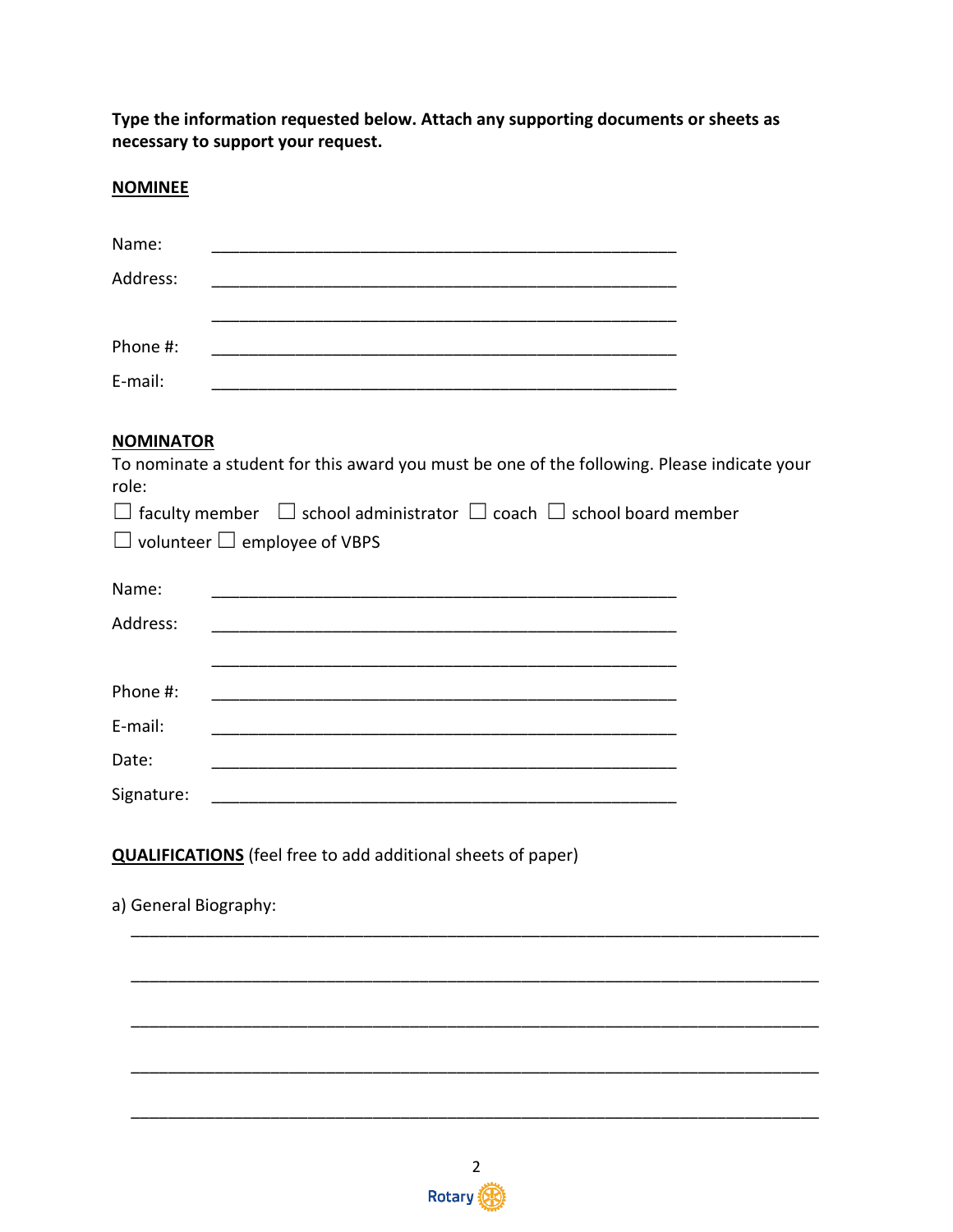| b) Service Activities: |
|------------------------|
|                        |
|                        |
|                        |
|                        |
|                        |
|                        |
|                        |
|                        |
|                        |
|                        |
|                        |
|                        |
|                        |
|                        |
|                        |
|                        |
|                        |
|                        |
|                        |
|                        |

c) How does your nominee show a commitment to other students and/or school? (Limit to  $1,000$  words):

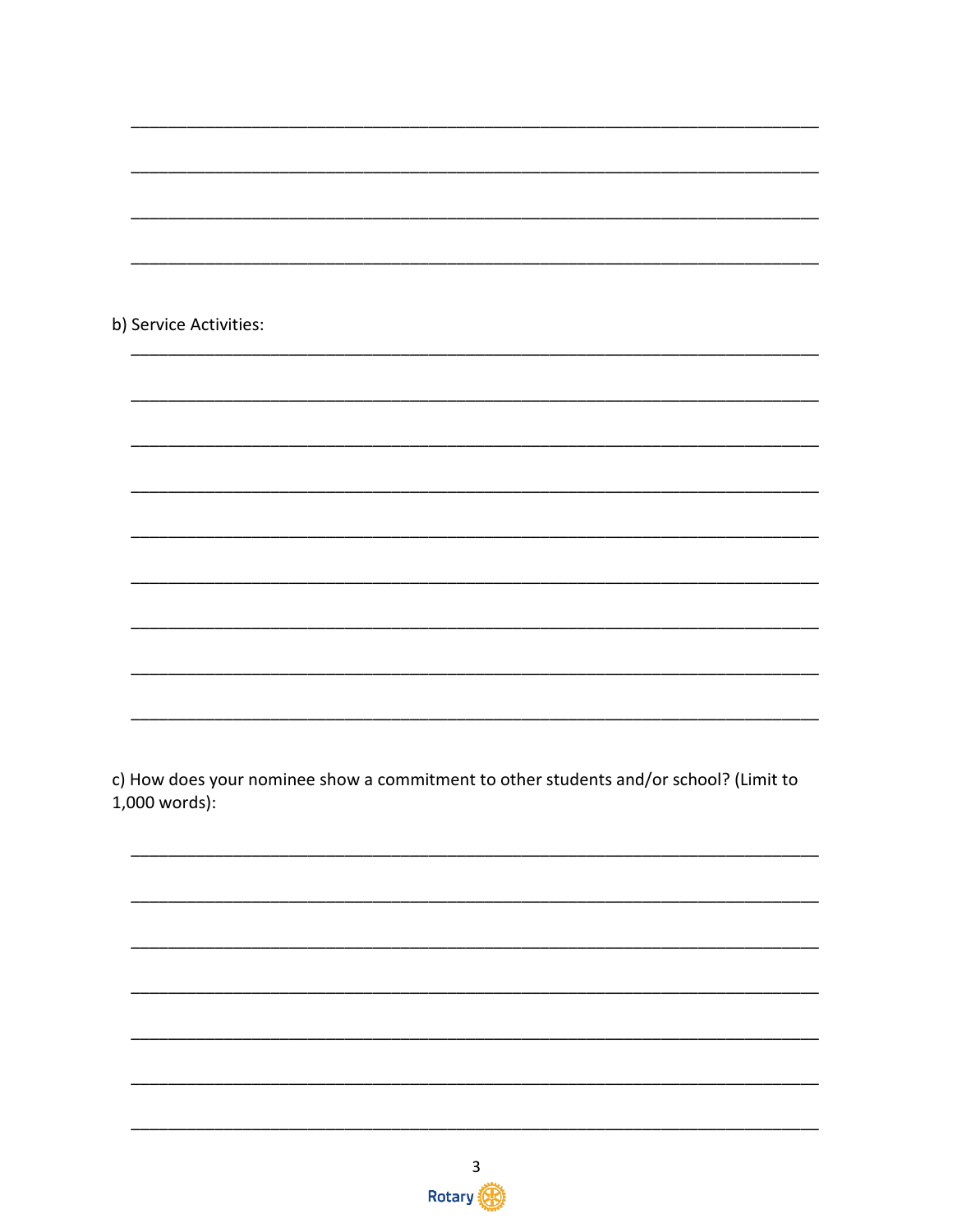d) What makes this person stand out from other candidates? (Limit to 1,000 words):  $\overline{4}$ Rotary (